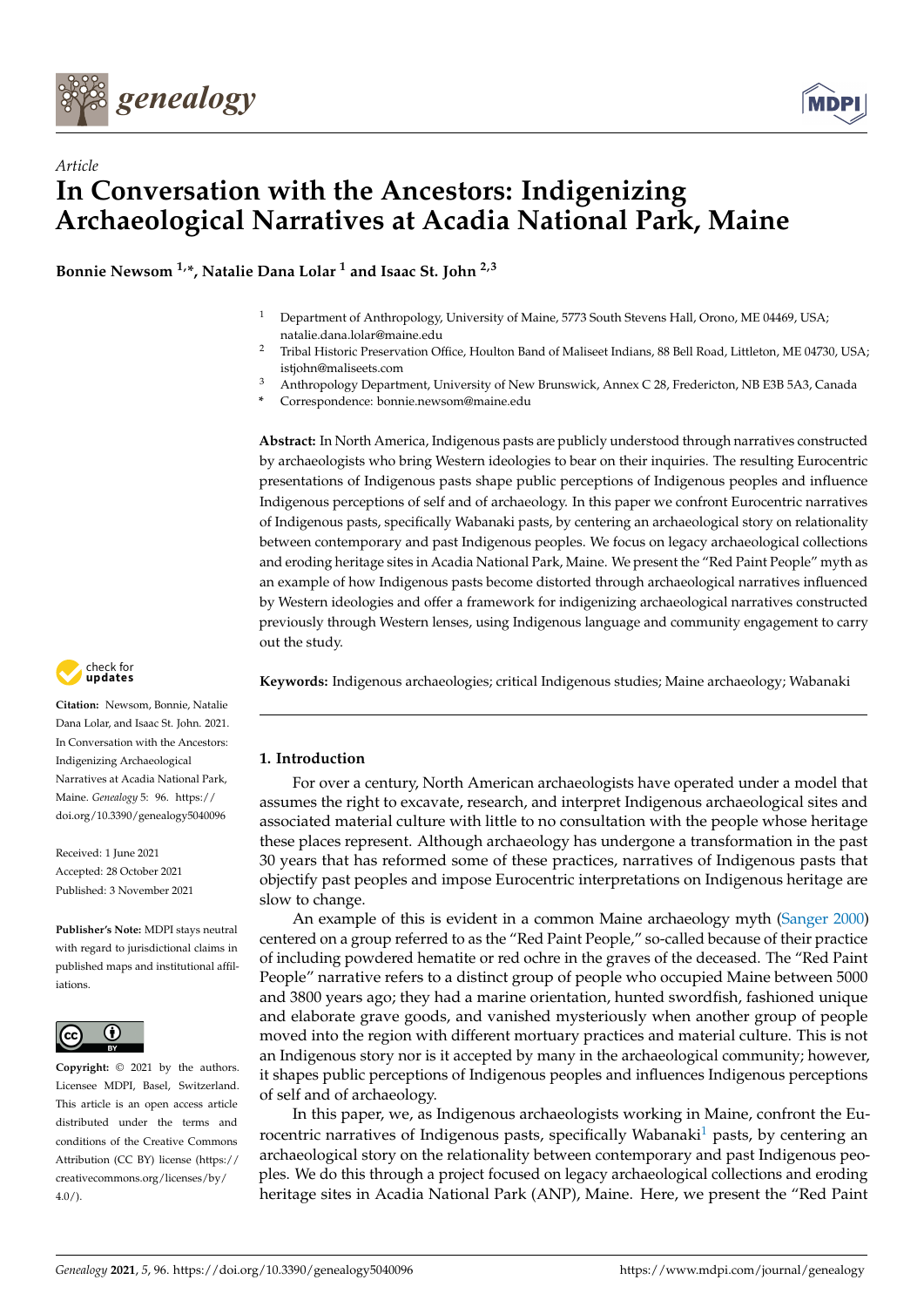People" narrative as an example of how Indigenous pasts become distorted through archaeological interpretations influenced by Western ideologies. We offer an alternative framework for indigenizing archaeological narratives constructed previously through Western lenses using Indigenous language and integrating community voices in carrying out the study. Our aim is not to debunk the "Red Paint People" myth specifically[—Sanger](#page-9-0) [\(2000\)](#page-9-0) has done that already. Our aim is to highlight it as an example of how the stories of Indigenous pasts become coopted, controlled, and shaped by archaeologists and to offer an alternative model for storying Indigenous heritage.

#### **2. Background**

The "Red Paint People" concept arose on the public scene in the early part of the twentieth century when antiquarian Warren K. Moorehead publicized the phrase to reference Indigenous people associated with the red ochre-filled graves he excavated while doing fieldwork in Maine [\(Sanger](#page-9-0) [2000;](#page-9-0) [Wheeler and Newsom](#page-9-1) [n.d.\)](#page-9-1). Since then, the story has not only been perpetuated through public folklore and archaeological narratives, but it has also been used to challenge Indigenous claims of cultural connectedness to past peoples living in the region in deep time. For example, the Peabody Museum of Archaeology and Ethnology at Harvard denied Wabanaki repatriation claims to human remains and funerary objects associated with the red ochre burial tradition. Although the Wabanaki tribes provided linguistic, folkloric and archaeological information as evidence of cultural affiliation between contemporary Wabanaki peoples and those associated with the red ochre burial tradition, museum representatives claimed that the evidence was insufficient to support a cultural affiliation determination [\(Newsom](#page-9-2) [2008;](#page-9-2) [Wheeler and Newsom](#page-9-1) [n.d.\)](#page-9-1).

Repatriation is one area where archaeological narratives can erode Indigenous rights. However, archaeological perspectives that disassociate Indigenous peoples from pasts and places have broader effects. They influence Indigenous rights to lands, cultural patrimony, indigeneity, federal recognition, and identity. They also reinforce the notion that contemporary Indigenous peoples are new-comers to this land [\(Kolodny](#page-9-3) [2021\)](#page-9-3). This view positions Indigenous peoples as settlers which contradicts and negates oral narratives and Wabanaki perspectives of connectedness to place. [Kolodny](#page-9-3) [\(2021\)](#page-9-3) discusses this in her intervention of contemporary racist rhetoric and white supremist ideologies in the U.S. where she criticizes [Bourque](#page-9-4) [\(2001,](#page-9-4) [2012\)](#page-9-5) for perpetuating the "Red Paint People" narrative and for his testimony against the Penobscot Nation in their legal fight for jurisdiction over the Penobscot River.

[Sanger](#page-9-0) [\(2000\)](#page-9-0) attempted to shift the narrative away from the Eurocentric story of a lost race of people by challenging it as one of three common myths in Maine archaeology. He notes that "There is no great mystery, no justification to invoke a seafaring culture with Old World connections, or thinly-veiled racist suggestions of superiority relative to more modern Native peoples" [\(Sanger](#page-9-0) [2000,](#page-9-0) p. 154). Additionally, Wabanaki people have maintained a position of cultural connectedness to all past Indigenous peoples in Maine based on oral traditions, linguistic connections, and consistent connections to territory [\(Newsom](#page-9-2) [2008\)](#page-9-2). Despite this, and despite advances in archaeological understandings about the red ochre burial tradition [\(Robinson](#page-9-6) [1992,](#page-9-6) [1996,](#page-9-7) [2004\)](#page-9-8), the "Red Paint People" narrative maintains its foothold in the minds of Maine's public. What is more problematic is that it arises in Indigenous conversations about archaeology and Wabanaki pasts, almost to the exclusion of all other archaeological topics. Through our experiences as Indigenous archaeologists working within our communities, we have witnessed how the "Red Paint People" narrative has influenced how Wabanaki people think about the past and how they view archaeology and archaeologists. Wabanaki people have generally maintained that they are culturally connected *to* those Indigenous people who practiced the red ochre burial tradition, and they are compelled to reaffirm cultural connections to this particular group in their attempts to deconstruct the dominant narrative which emphasizes the disappearance of a distinct group of people.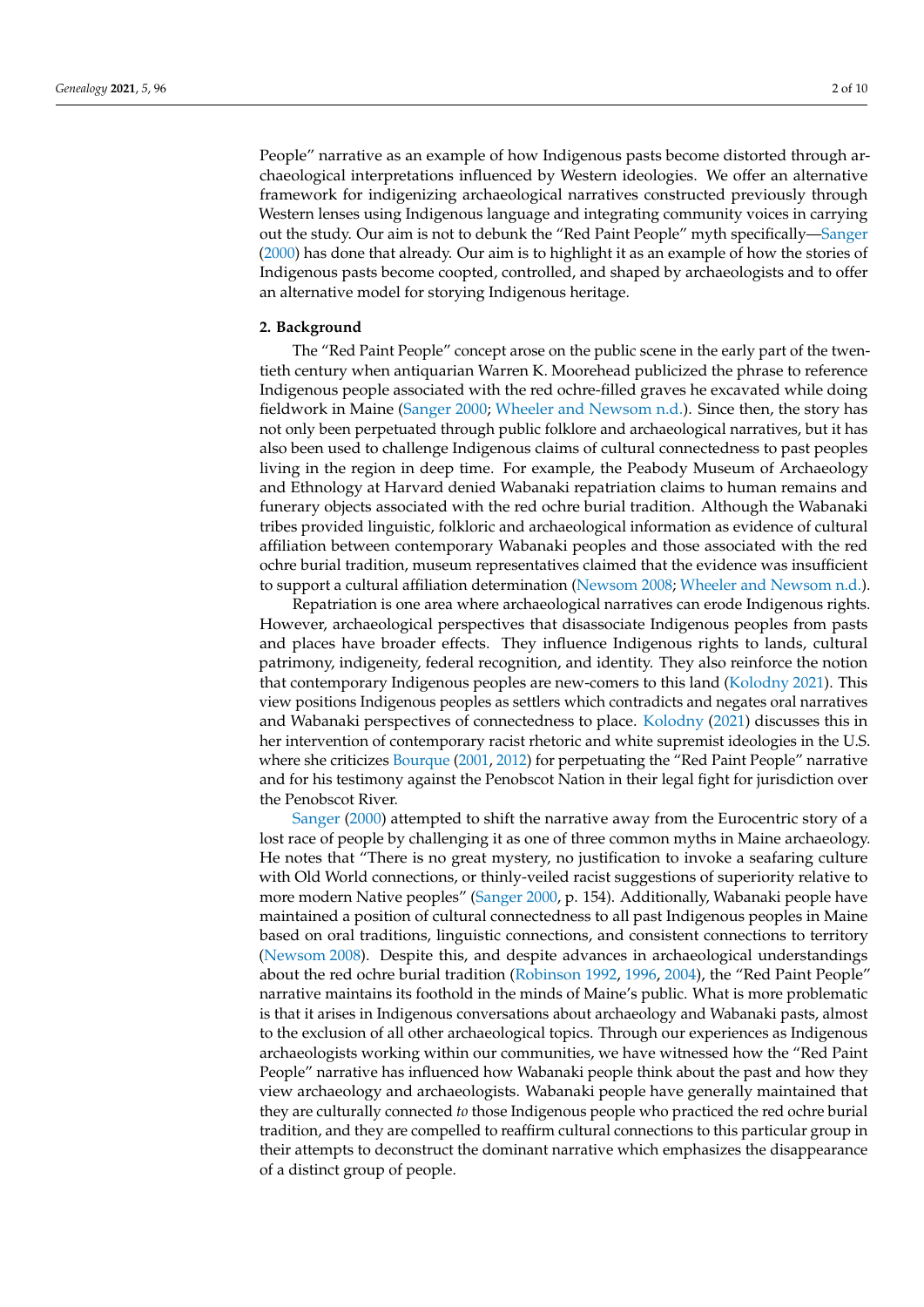The "Red Paint People" myth achieves staying power largely because it is given credibility via popular media and archaeological literature. For example, a documentary film on the topic tells the story of the "Red Paint People" highlighting it as a mystery and featuring some of the region's most respected archaeologists [\(Timreck and Goetzmann](#page-9-9) [1987\)](#page-9-9). As recently as 2017, the story was featured on a local Maine news channel as part of their "Maine Mysteries" series [\(Bavoso](#page-9-10) [2017\)](#page-9-10). These forms of media enhance public accessibility to the story. Additionally, it is perpetuated and reinforced through archaeological texts by those who have the Western socio-cultural credentialing to validate the narrative in the eyes of the general public [\(Bourque](#page-9-4) [2001,](#page-9-4) [2012\)](#page-9-5). As a result, Western ideologies and perspectives on the red ochre burial tradition in Maine hold prominence while the Indigenous narrative of cultural connectedness to past peoples in deep time is marginalized and generally un-acknowledged.

Over thirty years ago, Joan [Gero](#page-9-11) [\(1989,](#page-9-11) p. 96) suggested that "the way in which any group of people values and maps its past is a social practice, embedded in a larger logic and a broader set of actions." Archaeology, and by extension the narratives that the discipline produces, are constructs of Western ideologies that, according to [Gero](#page-9-11) [\(1989,](#page-9-11) p. 97), "erode" and "supplant" alternative ways of approaching the past. Her discussion of the varied interpretations of New England "beehive" rock structures is relevant here in that she shows the dichotomies and tensions between archaeologists and local citizens surrounding interpretations of these structures, which have been interpreted as creations of Celtic Druids, early Culdee/Ibiric monks, Mediterranean peoples, Indigenous peoples, and settler farmers [\(Gero](#page-9-11) [1989\)](#page-9-11). Although the groups and topics differ from Maine's "Red Paint People" myth, the conclusions [Gero](#page-9-11) [\(1989\)](#page-9-11) draws from her study of public and professional interpretive tensions surrounding New England beehive structures are relevant here. She writes:

"[ . . . the production of a prehistoric past proceeds from an ideology of the present. It is by participating in one or another ideological system that we recognize and gain access to particular archaeological resources (sites and artefacts) [ . . . ]; it is how we acquire a logic of interpretation and reconstruction and it channels the dissemination of information along predetermined networks. Moreover, it provides a means of self-construction, both by the nature of the production tasks we undertake and by the oppositions we form". [\(Gero](#page-9-11) [1989,](#page-9-11) p. 103)

The "Red Paint People" myth and the varied interpretations of the New England beehive structures are products of racialized knowledges constituted and reconstituted by those who seek to maintain control over the narrative. Ideologically these narratives emerge from a socio-cultural system that authorizes archaeologists to map the pasts of others, or to validate Eurocentric claims to territory.

To assert authority over interpretations of Wabanaki pasts, we have undertaken an archaeological study at Acadia National Park (ANP) in Maine designed to re-frame Indigenous pasts using a "new model" for Maine archaeology that brings Indigeneity to bear on archaeological interpretations through language and relationality. We employ strategic decolonizing action through our own agency as Indigenous archaeologists to dismantle Eurocentric interpretations of past Indigenous peoples. We seek to deconstruct how Wabanaki pasts are explored, presented and contribute to the growing body of critical Indigenous studies [\(Goeman](#page-9-12) [2013;](#page-9-12) [Moreton-Robinson](#page-9-13) [2004,](#page-9-13) [2016;](#page-9-14) [O'Brien](#page-9-15) [2010\)](#page-9-15), to "challenge the power/knowledge structures and discourses through which Indigenous peoples have been framed and known" [\(Moreton-Robinson](#page-9-14) [2016,](#page-9-14) p. 5). We confront racialized knowledges about past Indigenous peoples in pre-colonial Maine by situating our research within the ideological framework of Wabanaki language and community service.

## **3. Theoretical Framework**

Our effort to deconstruct and transform archaeological narratives is guided by Indigenous archaeologies theory [\(Atalay](#page-9-16) [2006;](#page-9-16) [Nicholas and Andrews](#page-9-17) [1997;](#page-9-17) [Wobst and Smith](#page-9-18)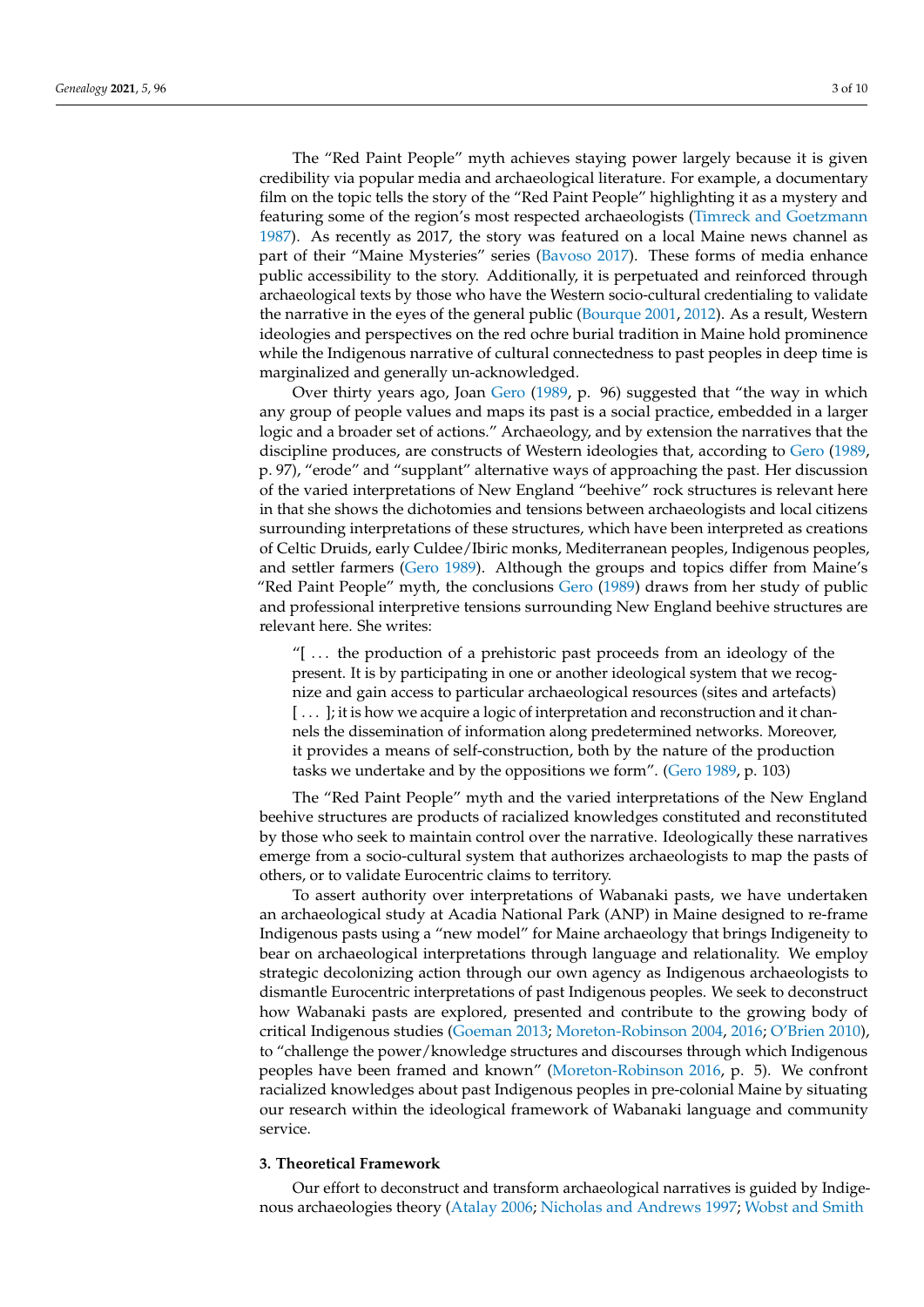[2005;](#page-9-18) [Wobst](#page-9-19) [2005\)](#page-9-19) which seeks to decolonize archaeology in support of an equitable and just archaeological practice. Indigenous archaeology is defined as archaeology "with, for, and by" Indigenous peoples [\(Nicholas and Andrews](#page-9-17) [1997\)](#page-9-17) and according to [Nicholas](#page-9-20) [\(2008,](#page-9-20) p. 1660), seeks an archaeology that is "representative of, responsible to, and relevant for Indigenous communities." As Wabanaki archaeologists, this type of approach is, and has always been, central to the work we do. Indigenous archaeologies approaches have transformed the role of Indigenous peoples in the discipline through efforts to place Indigenous communities, values, and agendas at the forefront of archaeological inquiry and practice [\(Wobst](#page-9-19) [2005\)](#page-9-19).

As noted by [Wobst](#page-9-21) [\(2010,](#page-9-21) p. 22), Indigenous archaeologies aid in decolonizing the discipline by encouraging archaeologists to "replace obviously biased representations with accounts that more sensitively report what is there and how it got to be that way, rather than filtering one's observations through the colonizers'/administrators' lens." [Atalay](#page-9-16) [\(2006,](#page-9-16) p. 292) points out that Indigenous archaeology[ies] center on "research that critiques and deconstructs Western archaeological practice as well as research that works toward recovering and investigating Indigenous experiences, practices, and traditional knowledge systems." We apply these philosophies here by showcasing the "Red Paint People" narrative as one that erroneously shapes the perspectives of Maine's Indigenous peoples and their pasts, and by offering an alternative framework through which to conduct archaeological research on Wabanaki pasts.

We also draw here from [Ingold](#page-9-22) [\(2013,](#page-9-22) p. 3) who states that "Anthropology is studying with and learning from; it is carried forward in a process of life and affects transformations within that process." This is at the heart of our approach. Through our work we seek to study with and learn from our ancestors, to elevate them as teachers and story-tellers in their own right using their (our) language as an integral part of our conversations. This shelters them from Western epistemologies that situate them as empirical objects of study and moves them toward a more appropriate status as members of our kin group whose offerings contribute to our well-being. By combining these theoretical tools and applying them to our research we prioritize Indigenous people and Indigenous concepts of connectedness within our archaeological inquiry.

# **4. Our Stories**

The following stories are individual narratives offered by the authors as three Wabanaki archaeologists working in Maine. As Indigenous archaeologists, we come to our work from a place of love—a love for our ancestors, our communities, and our descendants. Our commitment to the well-being of our people, both forward and back, shapes not only the archaeological questions we ask but also why we ask them. This is very different from those who narrate and perpetuate the "Red Paint People" myth. We seek to move far beyond the public perceptions of our pasts and bring new knowledges and approaches to archaeological research.

Here, we preface our discussion of our research at ANP with our own stories in order to contextualize our approach ideologically. We acknowledge that our ideologies influence our work, but as Indigenous archaeologists trained in Western academic settings, we also acknowledge the influence these experiences have on our ideologies. Where we are distinguished from our non-Indigenous colleagues is in *why* we choose to do this work, and this is articulated in the stories that follow.

#### *4.1. Isaac's Story*

My desire to be involved in archaeology stems from learning about my tribe's history from second-hand, non-Indigenous sources. Throughout my academic career, I was introduced to sources on pre- and post-contact times and sources on Indigenous cultural practices—all of which reflected a Westerner looking in from the outside. Native faces and voices in academia were rare and if an Indigenous author was suggested, it always came as an afterthought. As I matured as a scholar, I became more exposed to broader Indigenous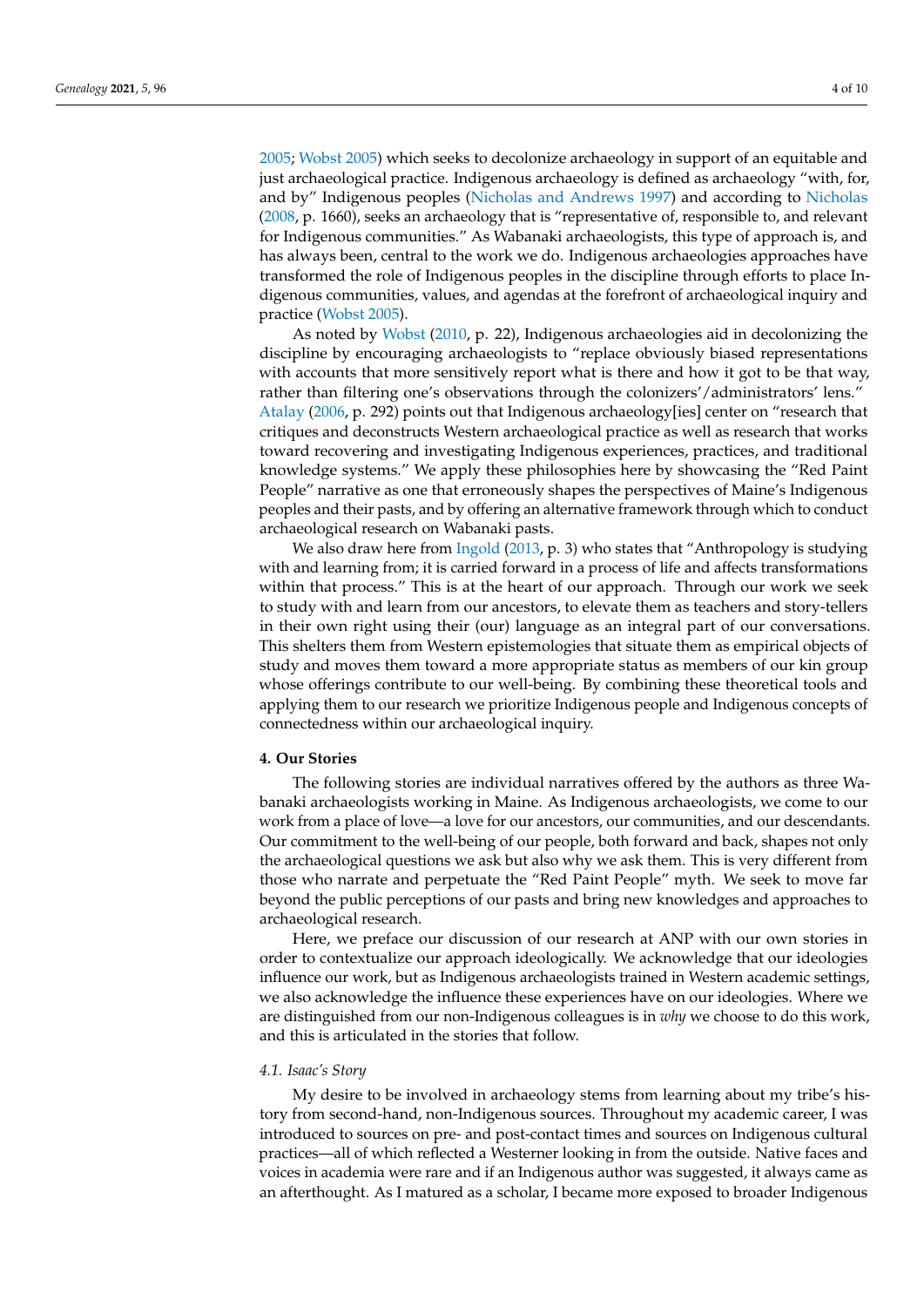academic approaches and pools of knowledge. I soon realized that I had a lot of catching up to do to stand with confidence as an Indigenous archaeologist. I felt conflicted asking for help while figuring out where my Indigenous knowledge stopped and started. I felt like I was not supposed to be in that sphere, having only seen myself and my people as the objects of study, never as authors or researchers.

This "catching up" process and awakening to my own positionality made me determined to ensure that other Indigenous people did not have to go through the same experience. It is disconcerting to come to the academic table thinking you have an entire card deck, only to realize that people are playing an entirely different game. I want to ensure that those coming after me do not have to learn about our history and culture from secondhand sources, from outsiders looking in.

Our work to include Wabanaki people and make archaeology accessible helps us move towards a decolonized archaeology. We are normalizing Indigenous faces researching our own heritage and presenting the results. Seeing, hearing, and knowing that the researcher has knowledge of your culture, not because they have assumed the right to study you for years, but because they are from your culture, is a novel idea, becoming less novel by those who commit to a decolonized academia.

The Wabanaki and Western worlds have mixed and mingled to the point of becoming entangled. As Wabanaki people, we are living in a very different world from that of our ancestors, but we are also not living in the world of the colonizer. It is in this liminal space where we, as Indigenous archaeologists, can choose ways that use archaeology to aid our communities in lifting the colonial blanket that is smothering our Indigeneity and sovereignty.

As an Indigenous archaeologist, I recognize that colonization forces language onto oppressed peoples and imposes hierarchies by way of jargons. This creates boundaries between those inside and outside "the know." What better way to create a social hierarchy of the colonized than to keep information about their own culture behind a wall of jargon? With our decolonizing work ("our" being Indigenous scholars as a whole, as well as the authors here), we are creating a means to tear down the linguistic walls that past researchers have erected. This transforms archaeology in a small but powerful way by ensuring archaeological information is relevant and accessible to Indigenous people.

#### *4.2. Bonnie's Story*

The day I finally committed my life to archaeology cycles through my mind often. As an undergraduate student, I loved anthropology and science, but as an Indigenous woman I could not make the connection between anthropology and work that was meaningful to Wabanaki people. I had considered archaeology as a potential career, but only in passing as there was a dark side to archaeology that plagued me—one linked to the desecration of thousands of Native American graves in the name of science. Archaeology's history pushed me away.

Then, one summer I opted to enroll in an archaeology field school offered by a local museum. The site was located on the coast of Maine, and I remember being on site for the first time and thinking how obvious it was why my ancestors chose to live at this spot, it was a post-card example of Maine's beautiful coastline with clam flats complemented by a rocky shoreline and an ocean that went on forever.

It was probably day three or four of the field school when I noticed a rock cluster beginning to appear in my pit. As I brushed the dirt away from the rocks, the circular pattern of a fire hearth became clearer, and I noticed something white sitting just outside of the cluster. I cleared the dirt away from it and then picked it up. I had no idea what I was holding. It was long and white and pointed at one end. The other end appeared broken. I asked the field director if he could identify it and he told me it was a drilled tooth from a very large bear. At first, it was not clear to me why anyone would need to drill a bear tooth, and then it clicked—this was not a tool for hunting or fishing, not a sherd from a cooking pot—it was a fragment of a necklace, a 2000-year-old expression of beauty created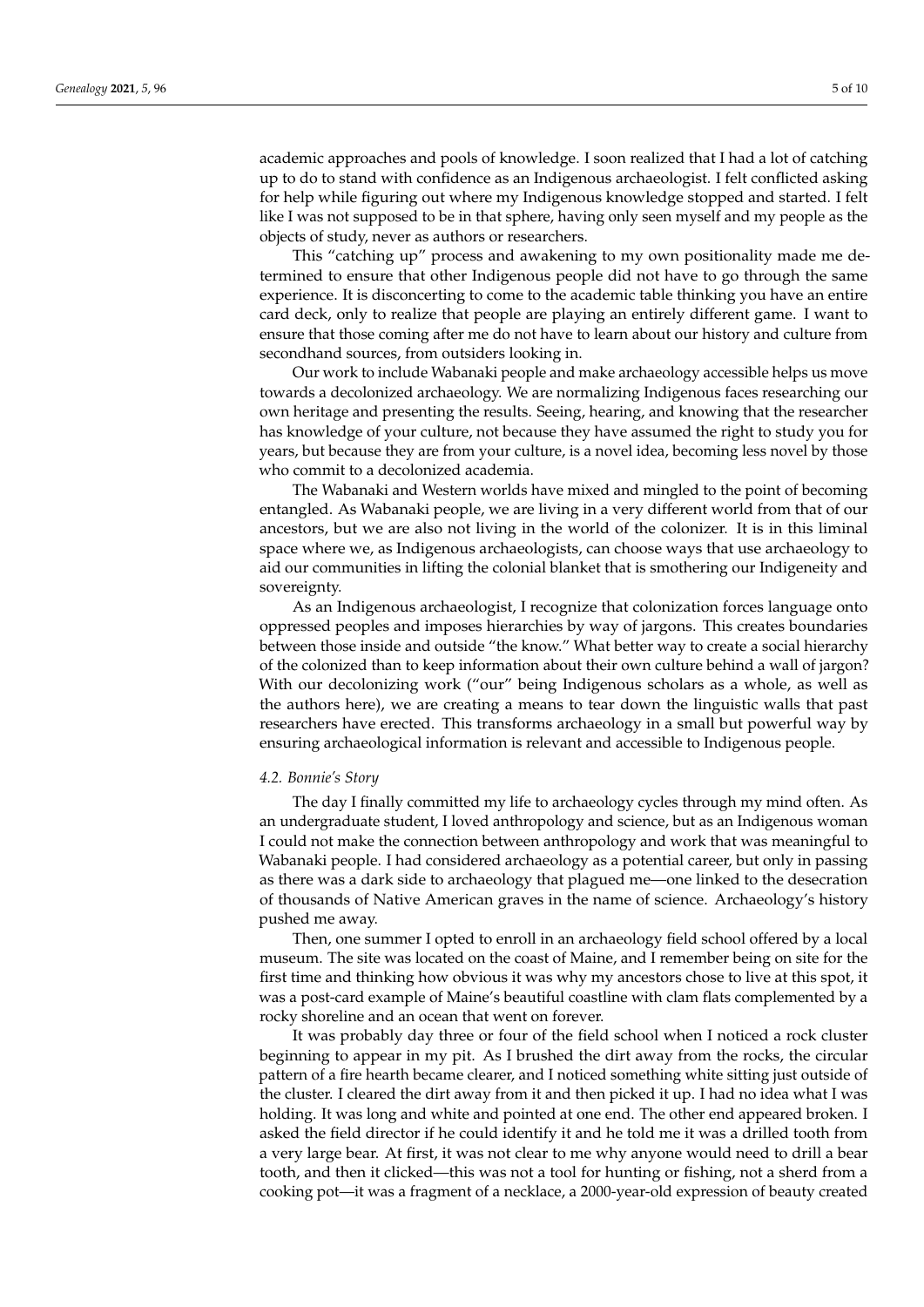by someone I had a cultural connection to. Within that brief moment of awareness, I was transported back in time visualizing my ancestors on the land. Questions about who wore the bear tooth arose in my mind—was it made as a lover's gift? How did they feel when they lost it? Was it ripped off and thrown to the fire in anger or perhaps given to the fire as part of an offering? I wanted the Indigenous story and admittedly it is one we will never know; but I will never forget that feeling of holding something that may have touched the chest of one of my ancestors. It was a feeling of intimacy and one that grounded me to who I am and where I come from and the thing is, nobody can ever take that feeling away. It is a feeling I want other Wabanaki people to experience. It is the connection to our ancestors and heritage that makes us resilient in the face of all the tragedy we encounter as Indigenous peoples and so for me, archaeology supports healing through the reawakening of our cultural relationships with our ancestors, with ourselves, and with each other.

#### *4.3. Natalie's Story*

One of my first experiences with archaeology was at a field school when I was 16 years old, and I found a piece of pottery with the thumbnail imprint of my ancestors in the back. I placed my thumbnail into the imprint and this experience created a powerful connection that changed my life. We, as Wabanaki people, have had our connections to this material culture severed, through no fault of our own. My thumbnail experience represents a moment of healing and reconnection. Engaging with our ancestors through their material culture can create feelings of connection, spark stories, and reteach us as a people. I look at archaeology as a way to learn more about my ancestors, a way to reconnect, a way to bring back some of the knowledge that has been taken from us or forgotten. Our stories are like a spider's web, connecting us with our ancestors, our environment, animals, and more than human others; however, when the web is without anchors, it can sometimes float in the wind. Archaeological knowledge can anchor the web to a tangible spot where it can be observable. Through those observations, we can once again maintain conversations with our ancestors; archaeological knowledge is a way to enhance our stories, bring back knowledge, and repatriate knowledge taken from us.

We seek to help facilitate those connections and disseminating knowledge back to the tribes is a top priority for any of the work that we do. Decolonization is needed to recenter Indigenous people on our culture and identity. The questions that the tribes would like answered and what they want to see drives our work. By incorporating Indigenous knowledge and worldviews in an alternate way to archaeological inquiry, we bring our traditional and modern selves together. Western approaches to archaeology have often excluded the human element and disconnected contemporary Indigenous people from our past. Artifacts have become "dancing projectile points on the landscape, with no humans holding them" [\(Cole-Will](#page-9-23) [2021,](#page-9-23) pers. comm.). Indigenous people are not the ones telling the stories of Indigenous pasts. We do not have a strong voice within the archaeological world, yet we need one to ensure that our interpretations of our pasts are visible to both our communities as well as others. I do this work to bring the ancestors and contemporary people back together, with the intent of strengthening our culture and the story of ourselves.

#### **5. Wabanaki Connections, Past, Present, and Future**

We share our personal stories here to distinguish our motivations from our non-Indigenous colleagues. Our choice to pursue archaeology as a career was inspired by our desire to serve our communities. We were never collectors seeking artifacts, nor did we seek to build a career studying the past lifeways of "others." We came to and travel through the discipline to serve Wabanaki people.

We all came to archaeology through a Western system of education, and we carry out our work from within and without that system. As Indigenous archaeologists we converse with our ancestors using multiple methods—oral histories, elder teachings, ethnohistoric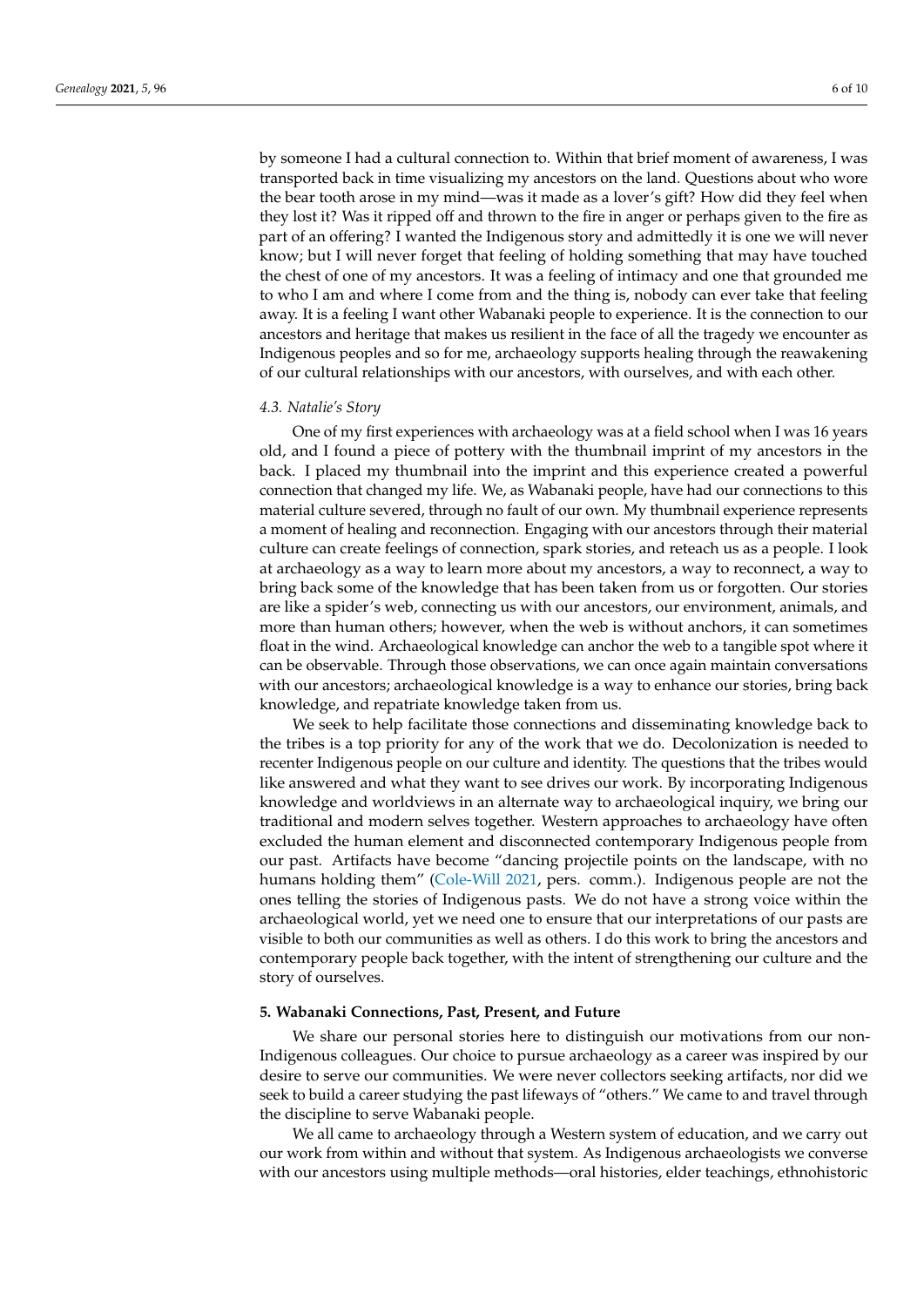accounts, and archaeological data. Archaeology is only one of a suite of tools we use to connect with our ancestral past.

A common theme within our stories is connectedness and this is why the "Red Paint People" myth could never emerge from us as archaeologists. We seek connections and re-connections with our ancestors, communities, and culture. Therefore, the research questions we ask and how we approach the answers will always circle back to connections between past, present, and future Wabanaki people. This does not mean that we discount archaeological data. It simply means that we explore those data with a "logic of interpretation" [\(Gero](#page-9-11) [1989\)](#page-9-11) framed by our lived experiences and motivations. In the next section, we describe current research underway that fulfills our goals as Indigenous archaeologists, offers a framework for re-visiting archaeological interpretations of the past and integrates Indigenous communities, their heritage rights, and their perspectives into an archaeological project.

#### **6. Old Collections, New Analyses, and New Narratives**

As Indigenous archaeologists we situate our research in our ancestral homeland—the Maine/Canadian Maritime region of northeastern North America. This particular project centers on archaeological sites in the Acadia National Park (ANP) in mid-coast Maine. This Park is part of the U.S. National Park System and there are at least 24 known Indigenous cultural spaces (also known as archaeological sites) in the ANP that preserve remnants of past Indigenous lifeways. Collectively they represent a timespan from roughly 4000 to 500 years ago [\(Wright et al.](#page-9-24) [2004,](#page-9-24) p. 272). Many of these spaces are shell heaps created by past Wabanaki peoples who deposited large quantities of clam shells on the landscape. Shells reduce the acidity of the soil and aid in the preservation of material culture such as bone tools and other types of organics which would otherwise decompose in Maine's acidic soils. For Maine's Indigenous communities, shell heaps represent a built heritage that helps tell the story of our ancestors and our cultural connections to place. They reflect past lifeways of Indigenous *families* who left behind belongings, gifts, creations, art, and activity areas for us to learn from. Archaeologically, these are frequently referred to as hunter–gatherer datasets comprised of artifacts and features—terminology constructed through Western epistemologies and designed to create a common empirical language to communicate and objectify the past.

Our examination of these spaces is inspired by their vulnerability to climate changerelated threats, the Park Services' and our responsibility for making heritage stewardship decisions, and our commitment to learning from our ancestral past. Sea level rise is eroding the shell heap sites at an alarming rate—a process accelerated by irregular freeze thaw cycles that compromise the integrity of the shell matrix. Increasing storm intensity from extreme weather events poses an additional threat. These factors, combined with human impacts along the coast, make the shell heaps some of the most fragile cultural heritage sites in our homeland.

Effective management of the shell heap sites requires a comprehensive understanding of these threats as well as their cultural and research value. Archaeological research in the ANP has been intermittent, and little analysis or interpretation of site contents or the cultural and paleoenvironmental value of these resources has occurred [\(Wright et al.](#page-9-24) [2004\)](#page-9-24). This has created a gap in the knowledge about Maine's Indigenous peoples and their connections to ANP lands. The goals of our research are to address the gaps in knowledge on past Indigenous use of the park lands, and to use information acquired through this research as a basis for knowledge exchange and communication with Wabanaki communities, so that they are fully informed to participate in stewardship decisions for Indigenous heritage spaces in ANP.

In the 1970s and 1980s, [Sanger](#page-9-25) [\(1974,](#page-9-25) [1981\)](#page-9-26) conducted several archaeological investigations of Indigenous heritage sites in the park and generated technical reports on the research. These investigations produced collections of material culture (stone and bone tools, ceramics, and food remains) which have been curated at ANP. The existing reports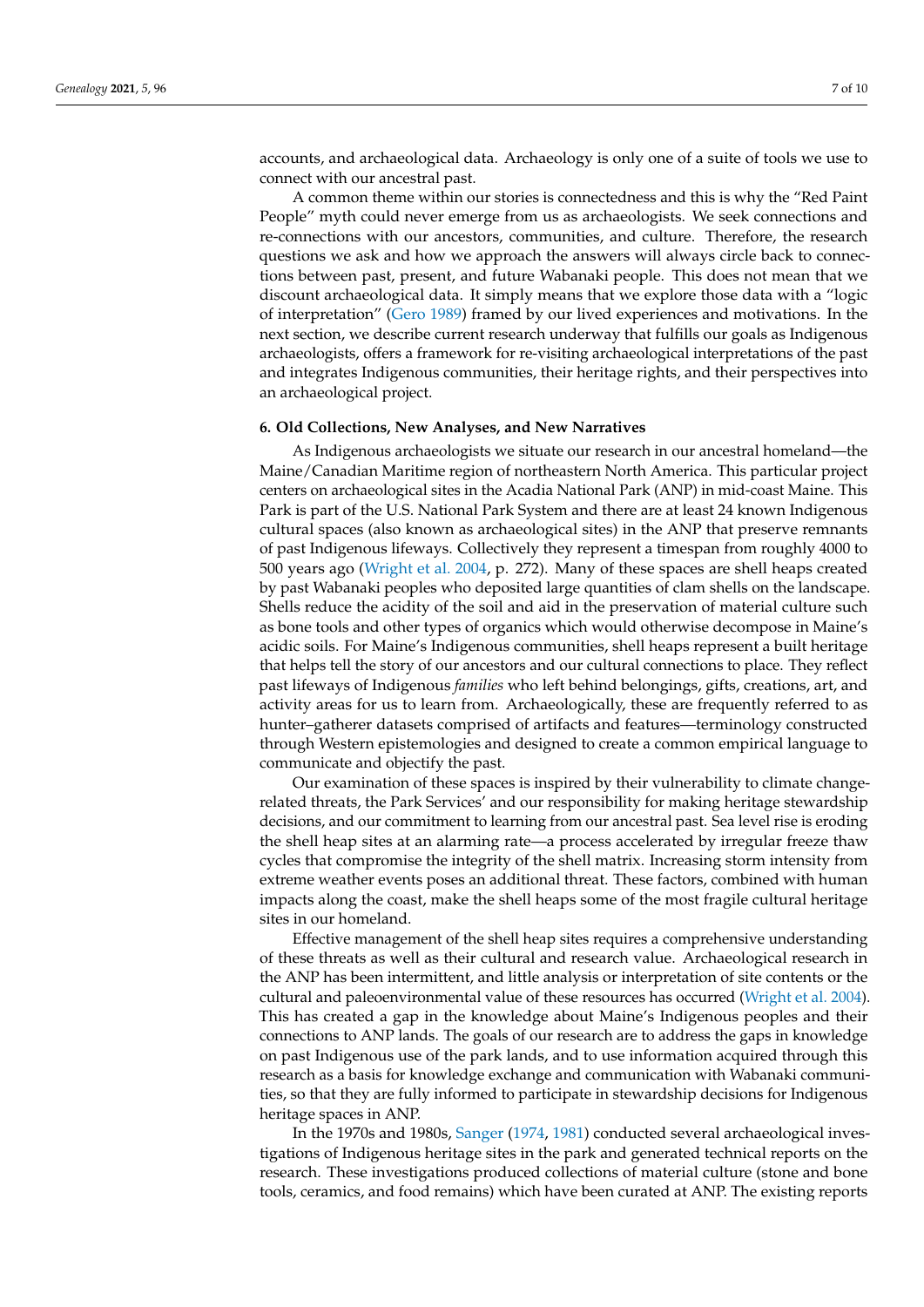and material culture collections form the basis of our inquiry, and we are re-visiting the written products and re-analyzing ceramics and stone tools recovered during those early studies. For the most part, the content of the written reports and the collections have remained under Park Service control and, until recently, Wabanaki communities had not been exposed to either.

We selected records and existing collections from two locations to examine. One is an offshore island at Isle au Haut and the other is on the mainland at Frazer Point. Both locations reflect at least two millennia of Indigenous engagement with these spaces and each provides unique opportunities to explore past Wabanaki lifeways. For example, Isle au Haut is home to a quarry site—a place that provided our ancestors stone material to work with. At Frazer Point our ancestors left behind a bird bone flute and the remains of the now extinct great auk and sea mink—all of which help us understand their/our connections to other-than-human relatives.

Indigenizing archaeological narratives, practices, and decisions related to cultural heritage spaces is central to our study. Words are value laden [\(Tilley](#page-9-27) [1989\)](#page-9-27), and the language, terminology, and values inherent in archaeological narratives shape and communicate the story of Wabanaki pasts but may not be accessible to everyone. The following quote is from the Frazer Point archaeology report, and it is not included here to disparage the author as the report was generated for a particular audience; however, it illustrates the kind of language that needs to be transformed to facilitate conversations with Wabanaki people about archaeology and interpretations of material culture from Park sites:

" ... the constitution of the faunal remains, the lack of features and ceramics, and the remainder of the artifact assemblage, imply a temporary habitation emphasizing marine ecosystem exploitation and activities in which non-stemmed bifaces played an important role". [\(Sanger](#page-9-26) [1981,](#page-9-26) p. 43)

This excerpt exemplifies how the story of Indigenous pasts becomes cordoned off from Indigenous peoples through a narrative system designed to speak to particular audiences. As Indigenous archaeologists trained in Western approaches to archaeological inquiry, we are deconstructing narrative barriers by serving as translators, and re-narrating the archaeological story for Indigenous audiences. How we communicate archaeological narratives and interpretations is a blend of conventional and unconventional archaeologyrelated terminology, and this approach supports our conversations with our ancestors and communities.

Revisiting and translating the narratives of past archaeological research in ANP is one facet of the language transformation we apply to this study. Our intent here is to reframe archaeological narratives of Wabanaki pasts in the park to better represent Wabanaki world views and perspectives. The second is the integration of Wabanaki terminology into the re-analysis of cultural materials. Our analysis of ceramics and stone tools focuses on our ancestors' choices along the production sequence [\(Lemonnier](#page-9-28) [1993\)](#page-9-28). To support and Indigenize this analysis we draw from our Indigenous languages (the languages of our ancestors). This process enhances our material culture descriptions and our interpretations of the collections. For example, the word for arrowhead is "sikuwan" and the word for clay pot is "qahqolunsqey" [\(Passamaquoddy-Maliseet Language Portal](#page-9-29) [2021\)](#page-9-29). Using Indigenous language terminology to describe items in the collections accomplishes two things. First, it helps reveal the role of particular items in past Wabanaki lifeways. "Qahqolunsqey", the word for clay pot, is animate. This follows a general convention for words for containers that are used for liquid such as bathtub and pail [\(Passamaquoddy-Maliseet Language](#page-9-29) [Portal](#page-9-29) [2021\)](#page-9-29). Terms used for people and animals are often animate. Exploring why clay pots fall into the animate category helps us as archaeologists understand how Indigenous peoples in the past viewed and classified clay pots. Second, the integration of Wabanaki languages into our analysis and interpretation of cultural materials from Isle au Haut and Frazer Point creates an Indigenous vernacular linked to past practices and lifeways. This strengthens Wabanaki languages which are currently endangered.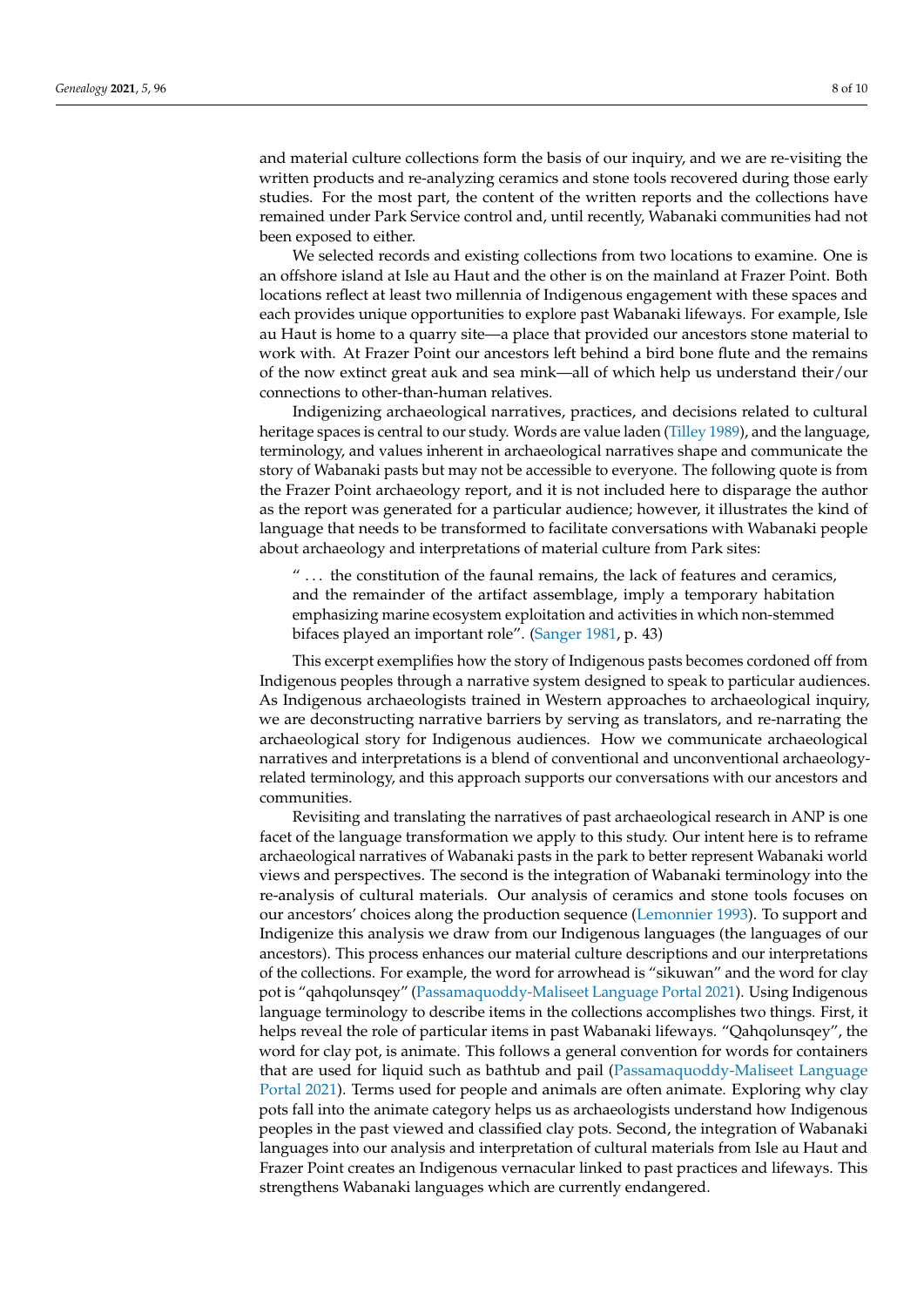Perhaps the most important component of our research at the ANP is the shifting of power and knowledge production to Wabanaki communities. We are re-centering Wabanaki communities in this research in multiple ways. We work closely with the Abbe Museum's Archaeology Advisory Board as we proceed through the project. This group of representatives from the Wabanaki communities offers guidance and serves as a sounding board for us as we undertake our research. Outreach activities currently underway include the development of a video showcasing the sites and research, a webinar series designed for Wabanaki communities on shell heaps and climate change, and an in-person presentation on shell heaps and archaeology at a local Indigenous arts festival. It is through multiple methods of knowledge sharing with Wabanaki communities that narratives like the "Red Paint People" myth begin to fade as our interpretations of our archaeological heritage supplant the dominant narratives framed by Western ideologies.

#### **7. Conclusions**

In this paper, we have shown how archaeological narratives become enmeshed in the public vernacular to reaffirm Western authority over Indigenous pasts. We highlight the "Red Paint People" myth as one such narrative that has materialized from archaeologists entrusted with authority to interpret the past through their socio-cultural credentials. As Wabanaki archaeologists, we offer a model for archaeological inquiry that Indigenizes archaeological narratives using language and community-focused approaches to explore archaeological data. Through our approach to the analysis and our interpretation of archaeological data we seek to dismantle the Eurocentric narrative that has dominated Indigenous pasts. This, in turn, will redress inequitable archaeological practices by placing the connections between contemporary Indigenous peoples and their ancestral heritage at the center of archaeological inquiry and heritage stewardship.

**Author Contributions:** Conceptualization, B.N., N.D.L. and I.S.J.; methodology, B.N.; writing original draft preparation, B.N., N.D.L. and I.S.J.; writing—review and editing, B.N., N.D.L. and I.S.J.; funding acquisition, B.N. All authors have read and agreed to the published version of the manuscript.

**Funding:** This research was funded by a Second Century Stewardship award from Schoodic Institute at Acadia National Park and the National Park Service Cultural Resources Fund.

**Institutional Review Board Statement:** Not applicable.

**Informed Consent Statement:** Not applicable.

**Data Availability Statement:** Not applicable.

**Acknowledgments:** We thank the editors of this volume for initiating this important contribution to Indigenous studies and the anonymous reviewers whose comments improved this paper significantly. Additionally, we are deeply appreciative of Schoodic Institute at Acadia National Park, the National Park Service, the National Park Foundation, and the David E. Shaw Charitable Trust for their support of our work through the Second Century Stewardship program. The Abbe Museum's Archaeological Advisory Committee in Bar Harbor, Maine has been instrumental in guiding us through our research and we are indebted to them for their good counsel. Finally, we say "Kci Woliwon" (Great Thanks) to our ancestors for sharing their stories and knowledges with us.

**Conflicts of Interest:** The authors declare no conflict of interest and the funders had no role in the design of the study; in the collection, analyses, or interpretation of data, in the writing of the manuscript, or in the decision to publish the results.

#### **Note**

<span id="page-8-0"></span>[1](#page-0-0) We use the term Wabanaki here to refer collectively to the Indigenous peoples of Maine who include the Aroostook Band of MicMac Indians, the Passamaquoddy Tribe, the Penobscot Nation, and the Houlton Band of Maliseet Indians.